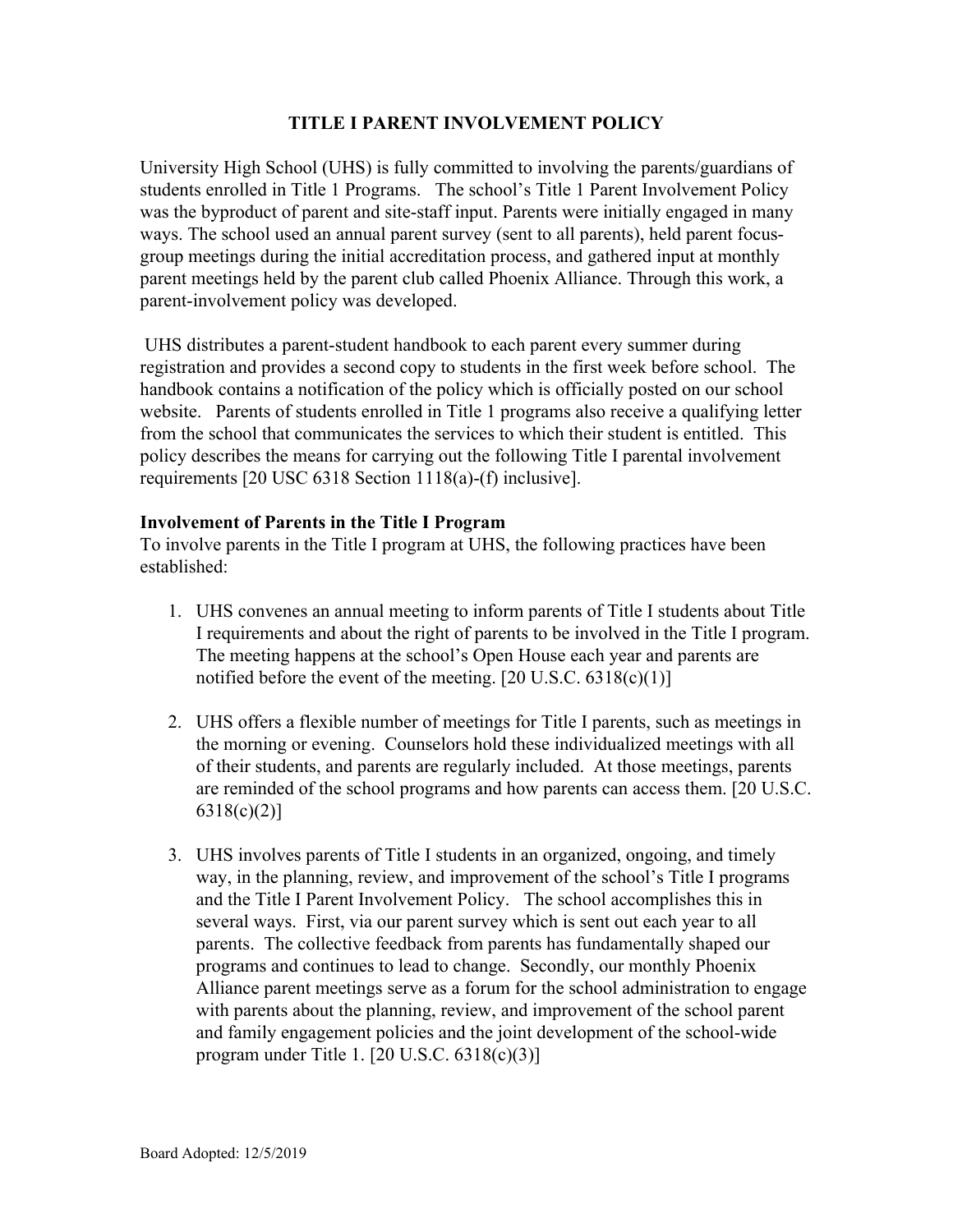- 4. UHS provides parents of Title I students with timely information about Title I programs. The school has several ways it accomplishes this goal. First, all freshman parents are invited to a meeting with the school administration before the school year begins. Secondly, the school sends a personalized letter to parents of students that qualify for Title 1 programs. Third, all students are personally notified by the school administration at the beginning of the year about their participation in the Title 1 programs and about the support the school can provide for them regarding such things as transportation, etc.  $[20 \text{ U.S.C. } 6318 \text{ (c)}(4) \text{A}]$
- 5. UHS provides parents of Title I students with an explanation of the curriculum used at the school, the assessments used to measure student progress, and the proficiency levels students are expected to meet. The school holds 4-5 information days each year that outline the UHS curriculum. The curriculum by-grade-level is also sent to parents each year at registration, is posted on the website, and can visibly be found in the school's administrative office. Lastly, all parents are invited to a meeting in which they learn how to can monitor their students' progress and attendance via the online PowerSchool program. Additionally, the school holds personalized conferences with parents of sophomores and their students to discuss the students' progress and achievement.  $[20 \text{ U.S.C. } 6318 \text{(c)}(4) \text{B}]$
- 6. If requested by parents of Title I students, UHS provides opportunities for regular meetings that allow the parents to participate in decisions relating to the education of their children. All parents are introduced to their student's academic counselor via school literature, meetings, and website and are given their student's counselor contact information. Parents are encouraged to contact the counselor if they have any questions about their child's progress and achievement. [20 U.S.C. 6318(c)(4)C]

## **School-Parent Compact**

UHS distributes to parents of Title I students a school-parent compact. The compact, which has been jointly developed with parents, outlines how parents, the entire school staff, and students will share the responsibility for improved student academic achievement. It describes specific ways the school and families will partner to help children achieve the state's high academic standards. It addresses the following legally required items, as well as other items suggested by parents of Title I students:

> ● University High School acknowledges its responsibility to provide high-quality curriculum and instruction to all students. The UHS curriculum as outlined in our school charter outlines all courses our students will take and also how student academic achievement will be measured for the curriculum students are provided. This charter, which the school posts on the website and shares with parents, serves